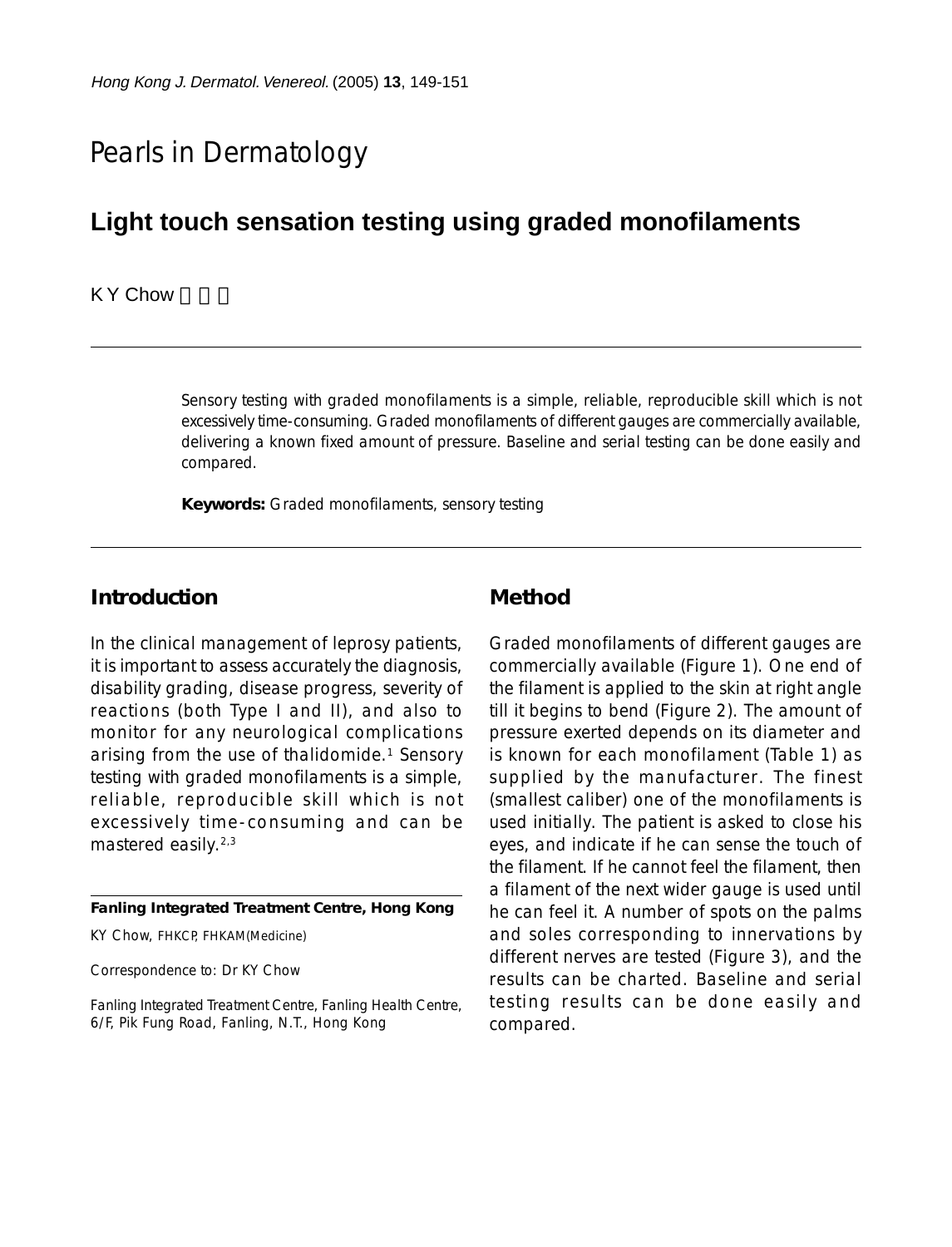



**Figure 1.** Monofilaments of different gauges. **Figure 2.** Apply the filament at 90 degree to the skin till it just starts to bend.



**Figure 3.** Test sites for the hand and foot.